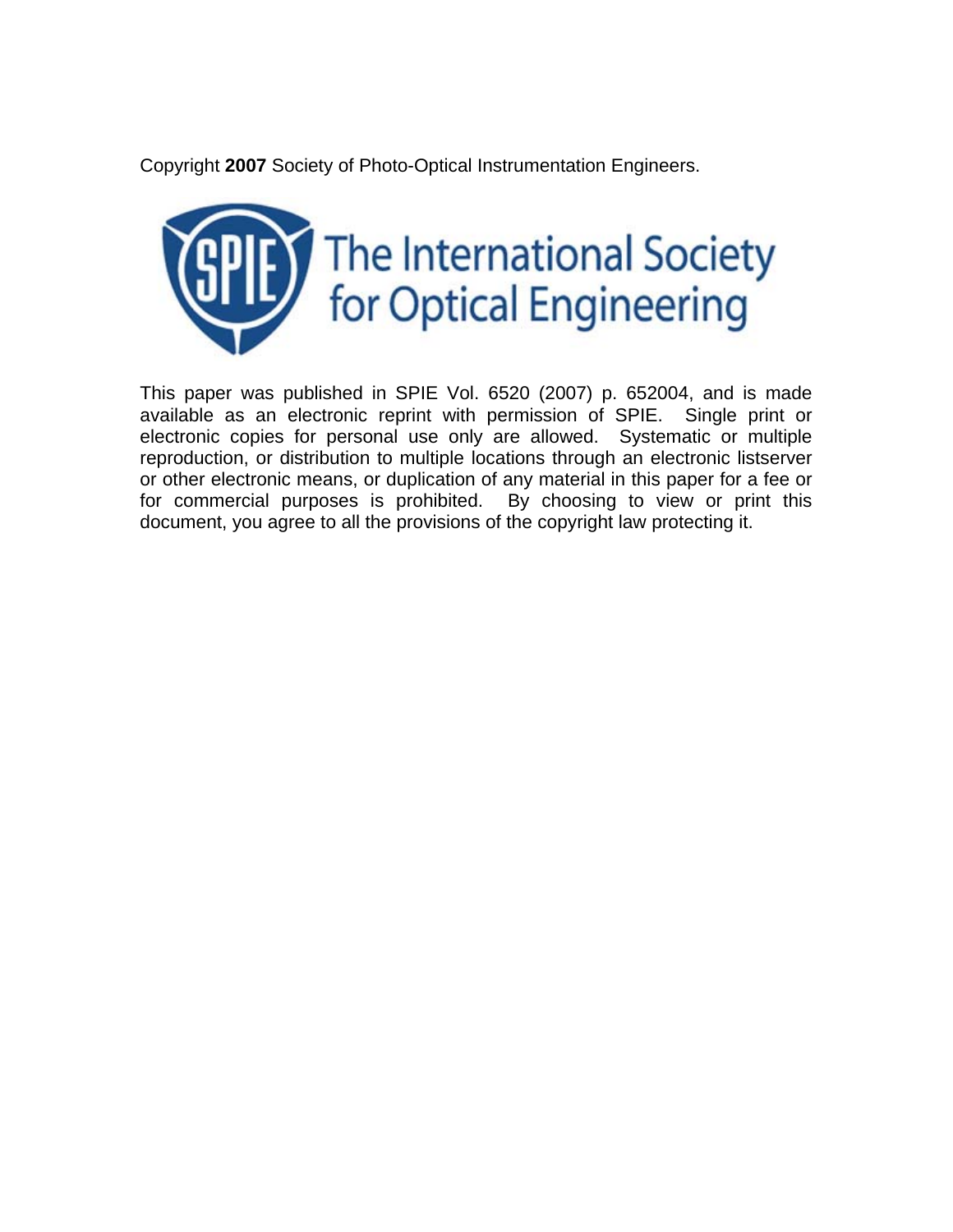Invited Paper

# **Optical Lithography … 40 years and holding**

John H. Bruning Corning Tropel Corporation Fairport, NY 14450

# **ABSTRACT**

Optical lithography has been the dominant patterning process for semiconductor fabrication for over 40 years. The patterning process evolved initially from methods used in the printing industry, but as integrated circuits became more complex, and as device geometries shrank, sophisticated new imaging methods evolved. Today's optical lithography systems represent the highest resolution, most accurate optical imaging systems ever produced. This remarkable evolutionary process continues to this day, paced by "Moore's Law". The evolutionary development of lithography systems over the last 40 years is reviewed along with a brief discussion of options for the future.

**Keywords**: lithography history, photolithography, optical lithography, immersion, reduction lithography

## **1. INTRODUCTION**

The production of microelectronics has made incredible strides over a period of nearly 50 years. The main driver of lithography improvements is reduced device cost. This has come about through improvements in resolution, resulting in more chips per wafer, higher performance devices, and improvements in productivity, all of which continue to reduce the cost per function in integrated circuits. We review and update an earlier history on this subject from 1997<sup>1</sup> with a new emphasis on progress in the last 10 years and offer a rationalization for major changes. This paper cannot cover all aspects of the lithography process, but concentrates on the evolution of optical imaging systems and technology.

# **2. EARLY LITHOGRAPHY**

## **2.1. Shadow Printing: 1960 – 1975**

Shadow printing, also known as contact or proximity printing, is a process well known in the printing industry and also for patterning printed circuit boards. The steps in the process involve first defining the pattern in a master mask which is the same size as the substrate. Print media and PC boards are composed of features and dimensions where pattern generation and replication are easily defined at final size. When printing integrated circuit geometries, even in the early 1960's, 5µm geometries could not be accurately generated without first creating a larger sized pattern master, followed by one or more photo-reduction steps.

Rubylith was the master pattern substrate used in the 1960's. This is a two-layer material composed of a heavy transparent Acetate base layer, onto which a thin ruby-red layer lightly adheres. The ruby layer is cut with a surgical blade and pealed away, leaving a pattern that is optically opaque or clear to the incident exposure light. Rubylith is still used today for color separations in the graphic arts industry and is still supplied by the Ulano Corporation. Pattern generation, while initially manual, was later replaced by automated "Coordinatograph" cutters. Inspection and repair of the Rubylith master, however, was a tedious, manual process as shown in Figure 1(a). The large Rubylith master then needed to be reduced  $10 - 50$  times using a large reduction copy camera such as shown in Figure 1(b). The reduced print was recorded on a glass photographic emulsion plate, usually 2 or 4 inches on a side. This photographic process yielded a precision *reticle* that was then used to replicate the circuit image multiple times onto a glass master-mask with a further 10:1 reduction, as shown in Figure 1(c). The master mask produced was too valuable to be used without backup, so production wafer contact prints were made from working copies produced from multiple sub-masters on a simple contact copier as shown in Figure 1(d).

> Optical Microlithography XX, edited by Donis G. Flagello, Proc. of SPIE Vol. 6520, 652004, (2007) 0277-786X/07/\$18 · doi: 10.1117/12.720631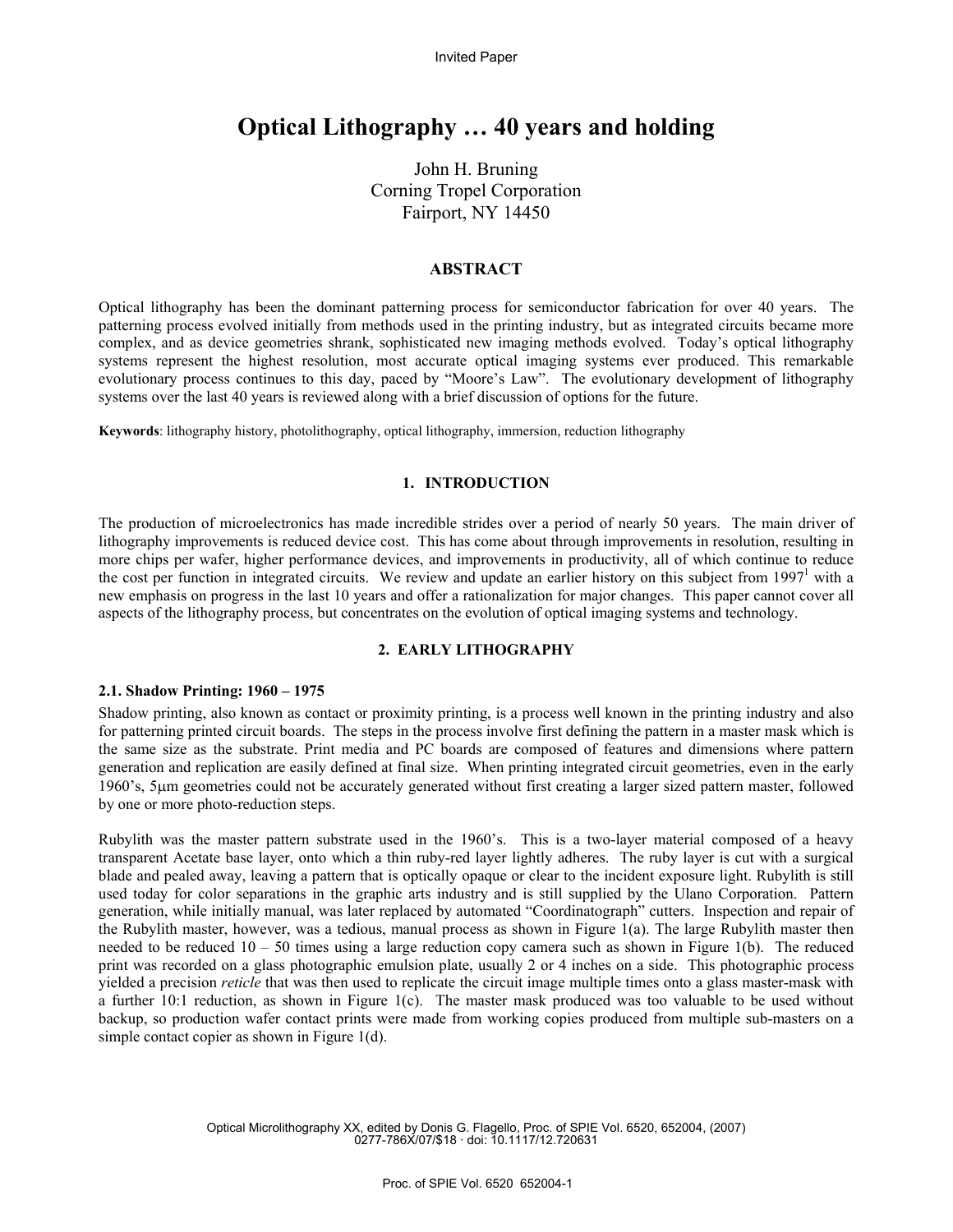

Figure 1. (a) Rubylith master, (b) Reduction copy camera, (c) Step and Repeat Camera, (d) Mask contact copier

# **2.2. Second Generation Mask-Making: 1970 – 1980**

The mask making process described above was really quite clumsy, often combining multiple pieces of equipments from different manufacturers. Some of the larger semiconductor manufacturers made substantial investments to improve the mask making process. One particularly significant effort by Bell Laboratories included development and implementation of an integrated mask making system that included integrated pattern layout and mask management software, a fast laser pattern generator, reduction camera and step-and-repeat camera for the creation of master masks<sup>2</sup>. Three such pieces of equipment are shown in Figure 2.

The Primary Pattern Generator, shown in Figure 2(a) used a single-mode Argon Laser operating at 514nm with external acousto-optic modulation at 2 MHz. The 26,000 pixel, 32,000 line primary pattern was recorded in photographic emulsion on an 8" x 10" x  $\frac{1}{4}$ " Kodak High Resolution Plate (HRP). A 7um Gaussian spot was scanned by a rotating 10sided polygon and scan lens, optically corrected for constant spot-size and exposure along the scan-line. A precision step-motor and ball-screw advanced the plate, perpendicular to the scan-line in 7um increments during the dead-time between facets. 5 spots, or address units, made up a minimum width line on the plate. Figure 2(b) shows a precision reduction camera, operating at a reduction ratio of 3.5:1. The function of this camera was to produce a reduced image *reticle* from the 8" x 10" primary pattern plate onto a 4" x 5" HRP for use at a later step. The camera lens and illuminator were highly corrected for distortion, uniformity of imagery, and uniformity of illumination intensity over the image field. The address size at the reticle was 2µm and the minimum feature-width was 10µm. The reticle so produced served as the input to a 10:1 reduction step-and-repeat camera shown in Figure 2(c). Using this reticle, the step-andrepeat camera photo-composed a finished 1:1 master with an address size of 0.2µm and a minimum feature size or critical dimension, CD, of 1.0µm. The maximum image or chip-size was 5mm x 5mm, but multiple patterns could be arrayed onto a plate up to 100mm x 100mm. This pattern array was then used as a master for contact or projection printing onto wafers 85mm diameter or less. A mask from this period is shown in Figure 2(d).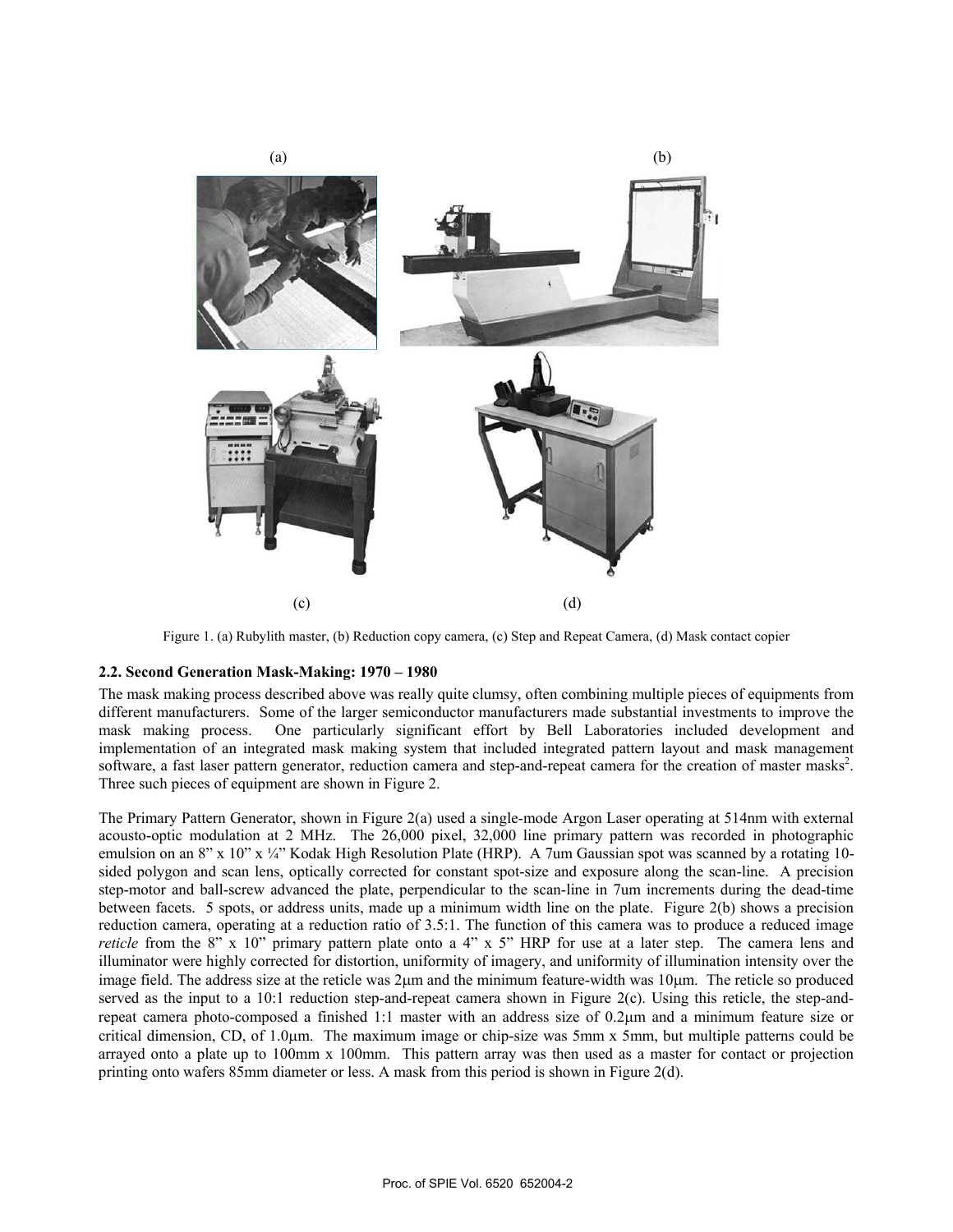

Figure 2. (a) Primary Pattern Generator, (b) 3.5x Reduction Camera, (c) Step-and-Repeat Camera, (d) Master Mask

# **2.3. Projection Printing: 1970 – 1985**

One of the obvious problems with contact printing is the inevitable damage to the wafer by contact and the cumulative damage to the mask with each additional contact. While contact printing is a simple process, projection printing is deceptively complex. Initially, projection printing was done with a custom 1:1 imaging lens between the mask and wafer when 2" diameter wafers were the norm. But even at this field size, the optical challenges were great. Several refractive lens systems built by Canon, Telefunken and others, demonstrated instabilities associated with long air paths, optical glasses with high absorption and poor homogeneity, rendering these systems unworthy for production<sup>1</sup>.

The next generation of 1:1 systems was based on a unique concentric lens design invented by  $Dyson<sup>3</sup>$ . Variations on this design gave a larger working distance and overcame the problem that object and image shared the same space. The Dyson relay is catadioptric, incorporating both refractive and reflective components. Systems based on this concept, such as one by Optimetrix shown in Figure 3, were ultimately plagued by some of the same issues that limited performance of earlier 1:1 full-wafer dioptric or all-refractive systems. The transition of wafer size from 50mm to 75mm put a greater burden on layer to layer overlay, which was compounded by further improvements in resolution. A rule of thumb then, and now, is that layer-to-layer overlay error should be 20% of the minimum CD or less. This became a more serious issue with larger wafers due to differential expansion between the mask and wafer, differing film stresses on the wafer, changes in lens distortion during exposure and mismatches in lens distortion from tool-to-tool.

During the mid 1970's optically based mask generation tools began to reach their limits because 1:1 masks needed to grow in size to match the larger wafers. This trend continued until wafers reached 6" in diameter. This capped the growth of masks to 6" x 6". 1:1 masks were preferentially produced by e-beam at final dimensions on 6" substrates. This eliminated the need to make more than a single mask or reticle substrate for wafer exposure. Bell Laboratories developed three generations of successful electron beam exposure systems called EBES<sup>4</sup>. These were licensed and successfully commercialized in the early 1980's.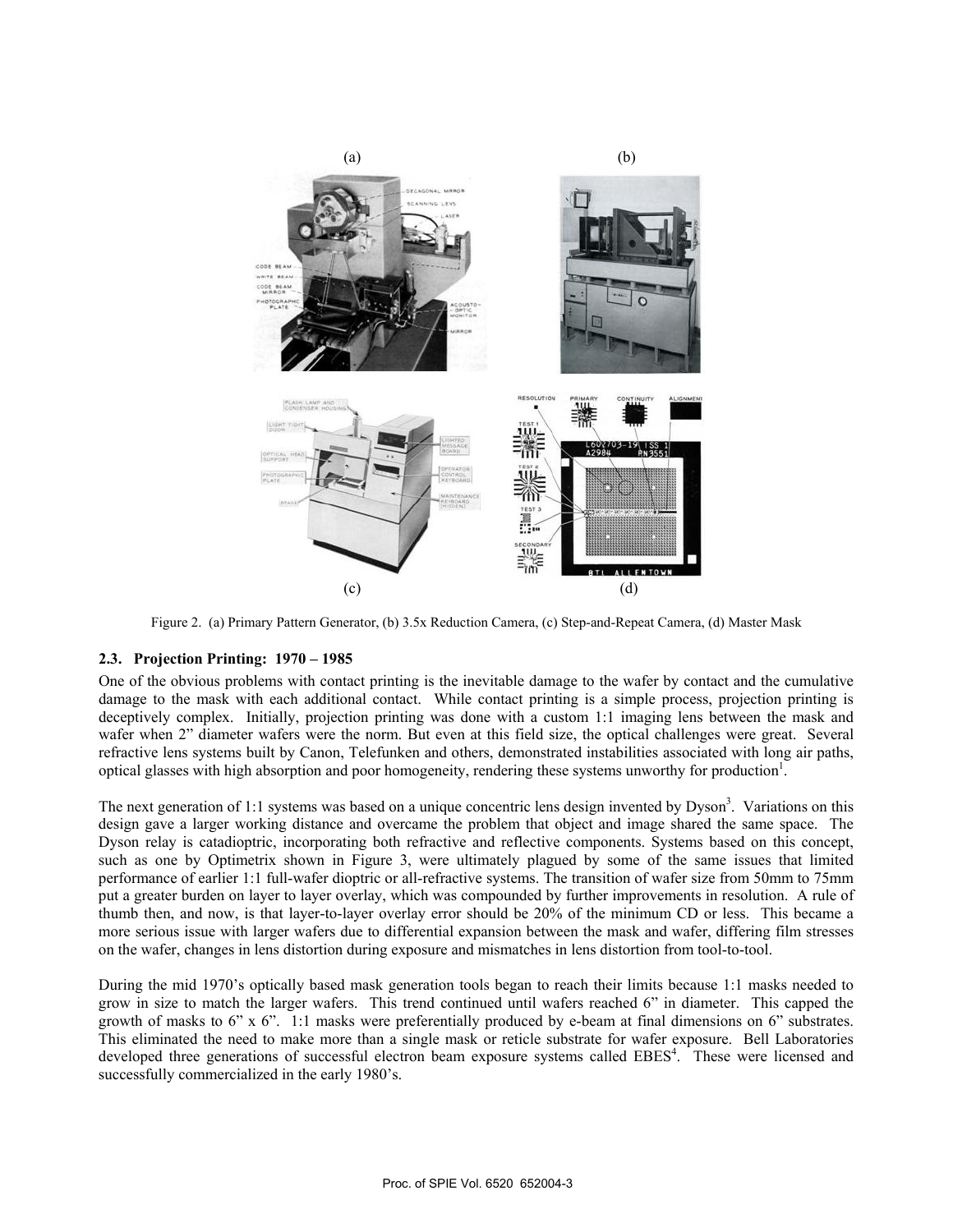

Figure 3. Optimetrix 1:1 full wafer printer for 75mm wafers (1974)

Economic pressures eventually drove device makers to larger wafers, higher resolution and higher throughput, which in turn drove optical designers toward more stable imaging systems with greater control of overlay. In 1970, the Perkin-Elmer Corporation introduced a novel all-reflective (catoptric), 1:1 scanning system that changed the lithography landscape for more than a decade. This new exposure system, the Micralign 100, was based on the Offner relay<sup>5</sup>, an elegant and simple 1:1 imaging system composed of two concentric spherical mirrors and three plane fold mirrors to bring object and image planes into useful positions. This system is shown in Figure 4.



about the scan axis

Figure 4. Perkin Elmer Micralign 100 (1974)

The optical simplicity of the system is evident, but making it work relied on superb figure, proper assembly and alignment of all mirrors, along with a high precision scanning carriage. The optical system has a perfectly flat image field because of its zero Petzval sum. The large concave mirror is used twice, while the smaller convex mirror with twice the curvature, is used only once. This unique system is also telecentric in both object and image spaces. The numerical aperture of the system is, however, restricted by vignetting to no more than 0.16. The image is well corrected only over a narrow annular width of 1mm when the median diameter of the annulus is 150mm. The lens is illuminated by a high-pressure Hg capillary lamp bent into a circular arc, whose image on the wafer has a cord length equal to the wafer diameter. The illuminator, its circular segment image of the arc, and the imaging lens are stationary. A carriage supporting the mask and wafer in parallel planes, is pivoted about an axis parallel to a line joining the centers of the mask and wafer. Axial symmetry of the optical design theoretically provides uniform imagery along the annulus, which when combined with scanning, nominally perpendicular to the chord of the annular segment, provided very uniform imagery over the full extent of the wafer, without a "sweet-spot". Several competitive systems, with the minor variations shown in Figures 5 and 6, were legally blocked and appeared on the market only briefly.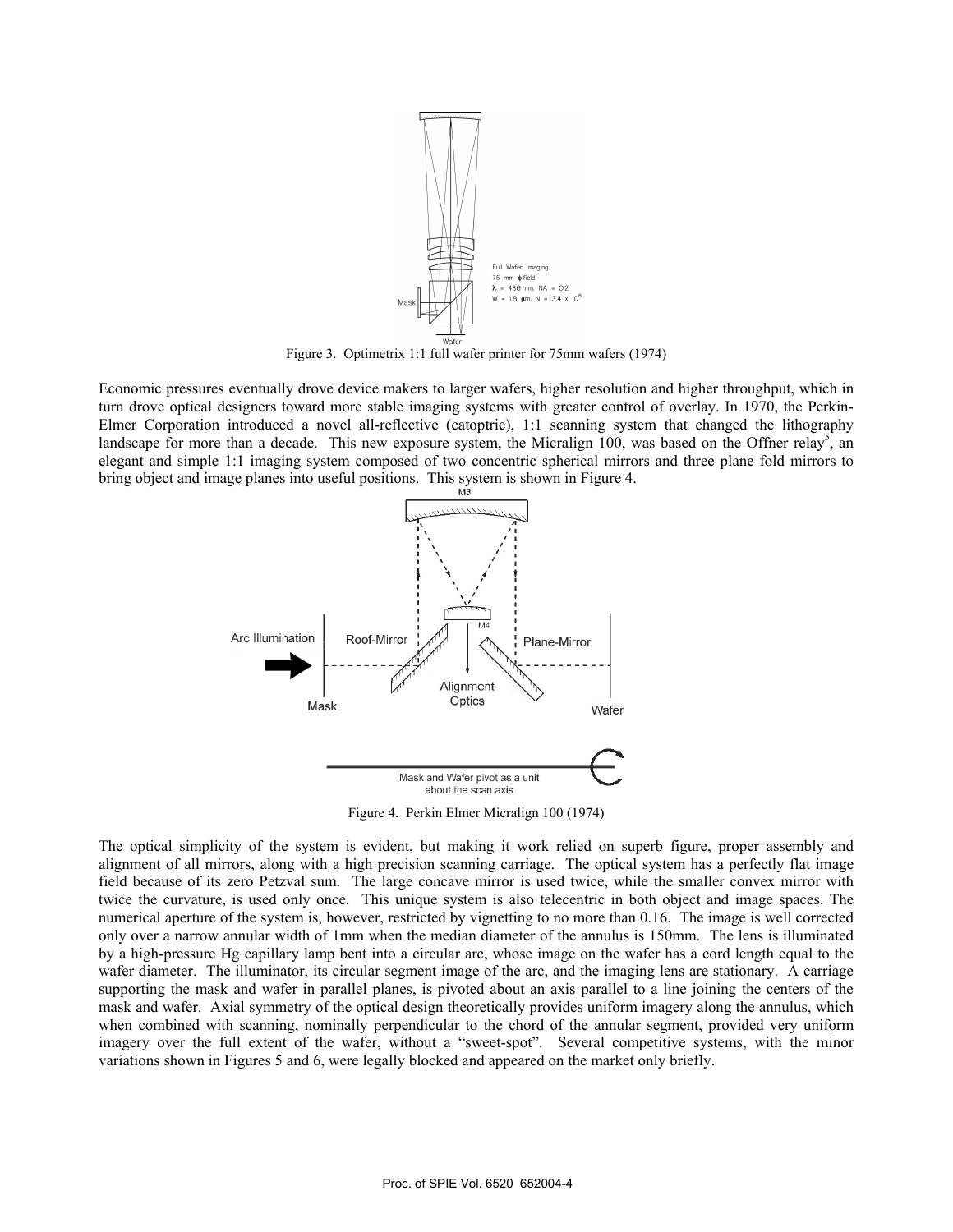

A larger, final evolution of the Micralign is shown in Figure 7. This system, commercialized in 1984, had no fold mirrors, but an annular field large enough to sweep out a 6" wafer.



Figure 7. Perkin Elmer Micralign 500 (1984)

Several other approaches to 1:1 printing were attempted with varying degrees of success. The Micralign systems were ultimately limited by overlay, primarily because there were few practical methods to compensate overlay errors over a large wafer. In 1976, Bell Laboratories developed several prototypes of a 2-dimensional Scanning Projection Printer<sup>6</sup> (SPP) as shown in Figure 8.



Figure 8. Bell Labs 1:1 Scanning projection printer (1976)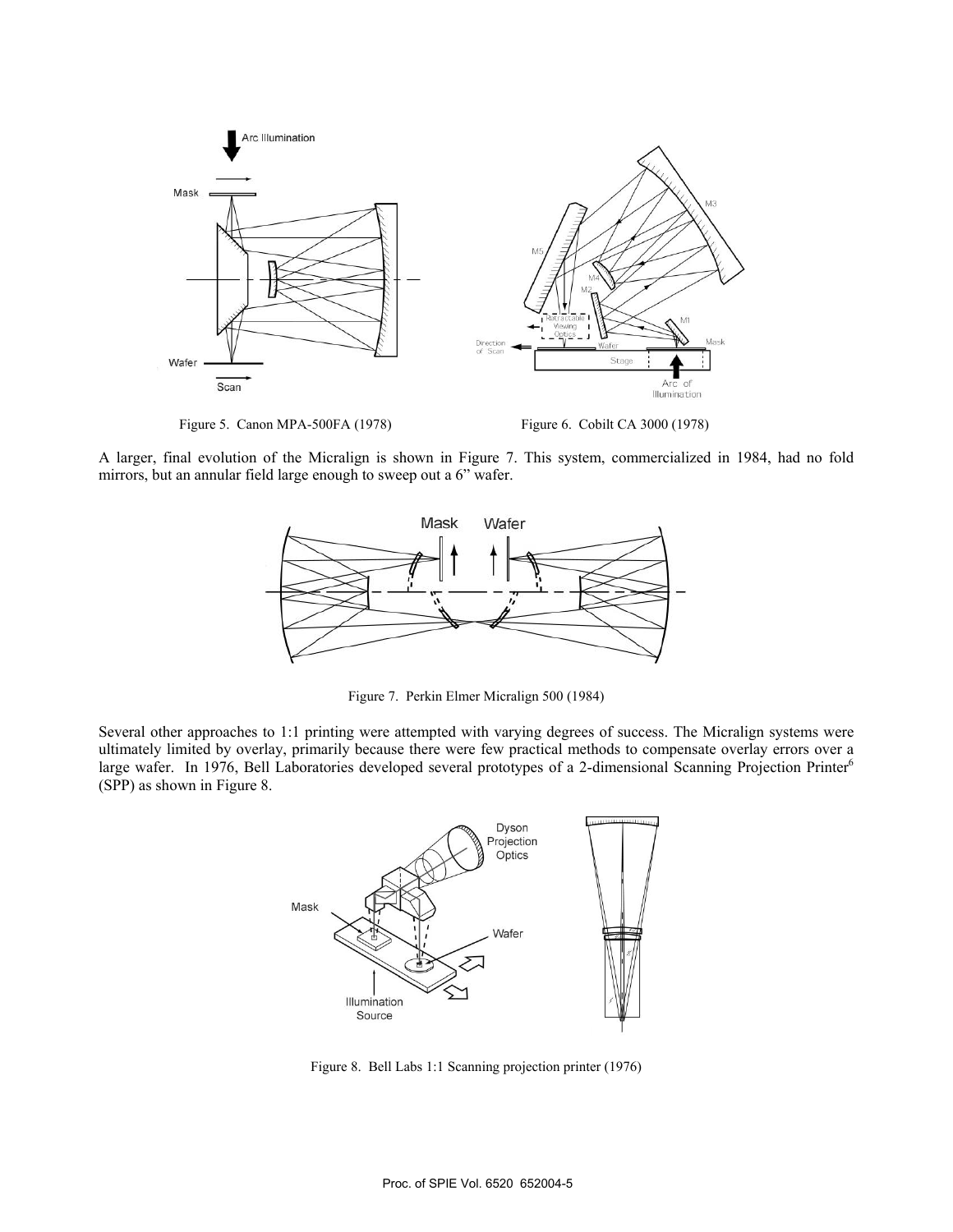This system was also based on the Dyson relay which is capable of considerably higher NA than the Offner relay, but only realized when object and image are on or close to the optical axis. Here, object and image, while optically on-axis, were physically separated by approximately 8" by using polarized illumination, a polarization beam-splitter and a quarter-wave plate at the concave mirror. The complex prism arrangement separates and orients the object and image onto a single flat plane, so that the scanned image transfers to the wafer without blur. The diamond-shaped image overlaps on adjacent scans. Provision for small motions of the mask during exposure allowed for small overlay corrections. The system never worked properly due to pattern dependent, thermally induced aberrations resulting from high optical absorption in long glass paths. A novel fix was found by scaling down the optical system, re-plumbing object and image locations, and changing the optical material to low-loss fused silica<sup>7</sup>. This was never implemented because more economical stepper-based solutions became available.

One such solution was a 1:1 stepper commercialized by Ultratech Stepper in 1980. The imaging lens was based, once again, on the simple Dyson relay. This approach did not require a beam-splitter or polarized light since it used an offaxis image. The off-axis object and image fields were cleverly separated by compact prisms<sup>8</sup>. This approach evolved to increasingly larger fields and NA<sup>9</sup>. This stepper configuration struggled in the marketplace, in part, because it required non-standard masks, pellicles, inspection and support equipment. Within the same time period, reduction steppers gained rapid acceptance because of improved CD control at the wafer and the greatly reduced burden on the maskmaker. This relatively brief period was regarded as a "mask-makers holiday".

# **3. REDUCTION LITHOGRAPHY**

The maturing mask-making process enabled reduction photolithography directly onto the wafer since it was nearly identical to the last lithography step in the production of 1:1 photomasks. Printing a reduced image of the reticle directly onto the wafer required the addition of a wafer alignment step, but eliminated making a 1:1 mask all together. The GCA Corporation, having previously produced reduction photo-repeaters for mask-making, redesigned the product to align and step the reduced image directly onto the wafer. The first wafer stepper, the 4800 DSW, was introduced in 1978 and is shown in Figure 9. It was the first such product to utilize automated wafer handling and alignment. The reduction lens, made by Carl Zeiss, had a 10:1 reduction ratio, a numerical aperture of 0.28 and a field size of 10mm x 10mm. The exposure wavelength was the spectrally isolated mercury g-line (436nm) from a high-pressure mercury lamp. Zeiss supplied a variety of lenses prior to GCA acquiring Tropel as a captive lens supplier.



Figure 9. GCA 4800 DSW 10:1 Reduction Stepper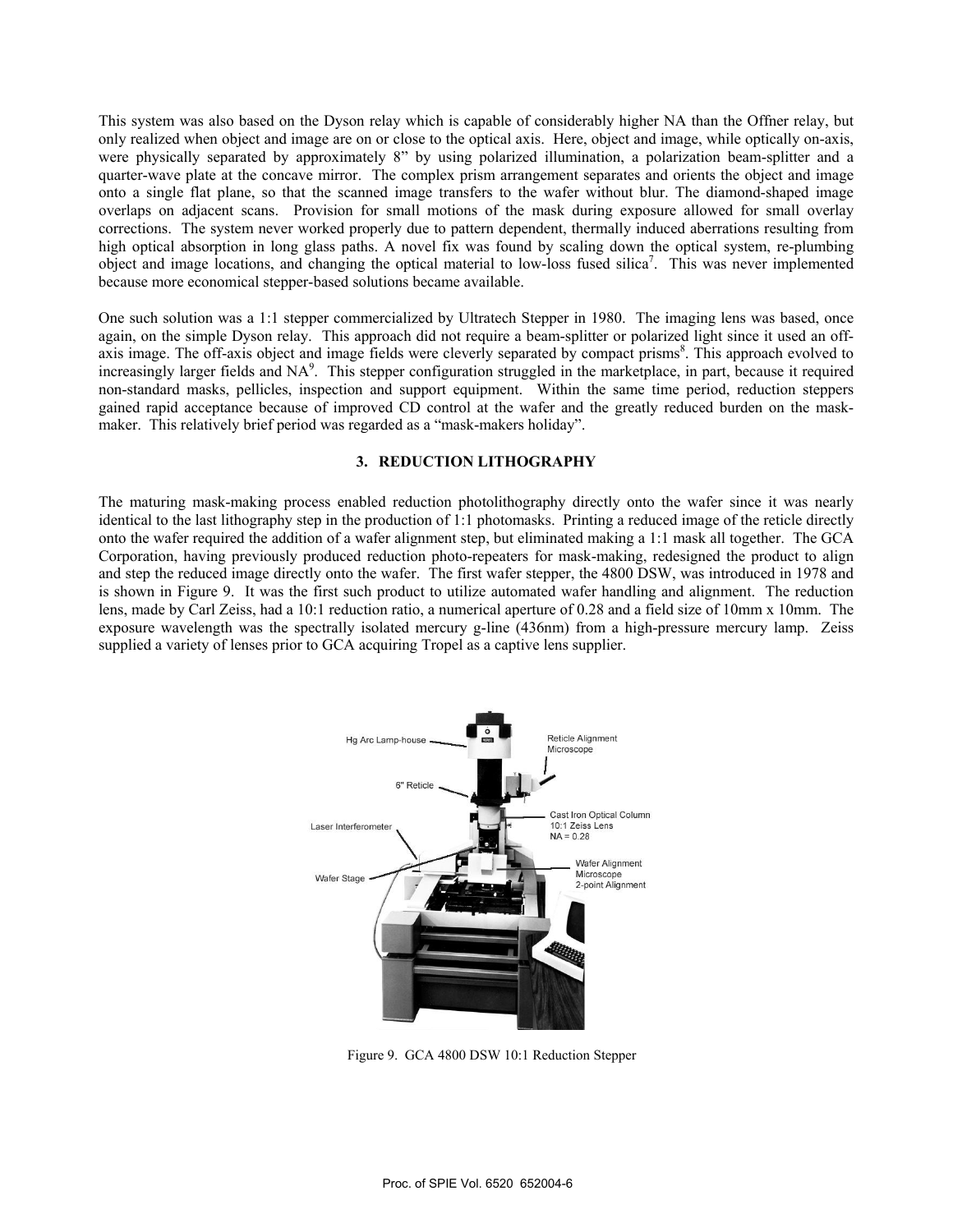#### **3.1. Reduction stepper lens evolution: 1980 - 1993**

A few useful figures of merit for lithographic lenses are resolution and pixel count. We define resolution as the minimum printable critical-dimension, *CD* min, as:

$$
CD \min \approx \frac{k_1 \lambda}{NA},\tag{1}
$$

where  $k_1$  is a process dependent factor in the range .3 <  $k_1$  < 1. Thus, resolution improves when  $k_1$  or  $\lambda$  are reduced, or when the numerical aperture, NA, is increased. Pixel count, N, is defined as the number of pixels of size  $CD_{min}$  x  $CD_{min}$  that fit within the useful image field,  $A_{image}$ , or:

$$
N \approx \frac{A_{image}}{CD_{min}^2} \,. \tag{2}
$$

Lenses with axial symmetry naturally print a circular field, but wafer-stepper reticles are typically 150mm square, with the central 130mm square available for device patterns. Lithography tool productivity increases when the stepper image size increases due to fewer exposures per wafer. Higher resolution means more circuits per wafer and higher performance chips. Initially, wafer steppers imaged reticles with a 10:1 reduction. As chip-size requirements grew, reduction ratios were *reduced* so that larger chips, or larger blocks of chips, could be imaged with the same reticle substrate size. Table 1 summarizes some of critical change points in reduction-ratio, wafer size and field size.

| Year | <b>Reduction</b> | Wafer Dia. (mm) | Image Area (mm x mm)                | $\lambda$ (nm)   | $CD_{min}$        |                      |
|------|------------------|-----------------|-------------------------------------|------------------|-------------------|----------------------|
| 1970 | 1:1              | 50              | 50mm dia. full-wafer                | $400 - 440$ lamp | 5.0 <sub>um</sub> | $7.9 \times 10^{7}$  |
| 1980 | 10:1             | 100             | 10 <sub>mm</sub> x 10 <sub>mm</sub> | 436              | l .5um            | $4.4 \times 10^{-7}$ |
| 1985 | 5:1              | 150             | $14mm \times 14mm$                  | 436              | 1.0um             | $2.0 \times 10^8$    |
| 1990 | 4:1              | 200             | $20mm \times 20mm$                  | 365              | $0.5$ um          | $1.7 \times 10^{9}$  |
| 1993 | 4:1              | 200             | $22mm \times 22mm$                  | 248              | .25um             | $7.7 \times 10^{9}$  |

Table 1. Turning points in reduction wafer stepper evolution

Note the dramatic increase in N over time, image area and CD min. Note also that the burden on the lens manufacturer was initially reduced when the industry moved from full-wafer imaging to reduction step-and-repeat, but as the need for higher resolution and image area grew, dramatic increases in lens size and complexity were required. Lens crosssections representative of the period in Table 1, produced by Tropel, are shown in Figure 10. Less evident from the Figure are changes that took place in wavelength, sources, and materials to achieve these advances in resolution, field size and complexity. This development spanned nearly 20 years until GCA exited the stepper business in 1993.

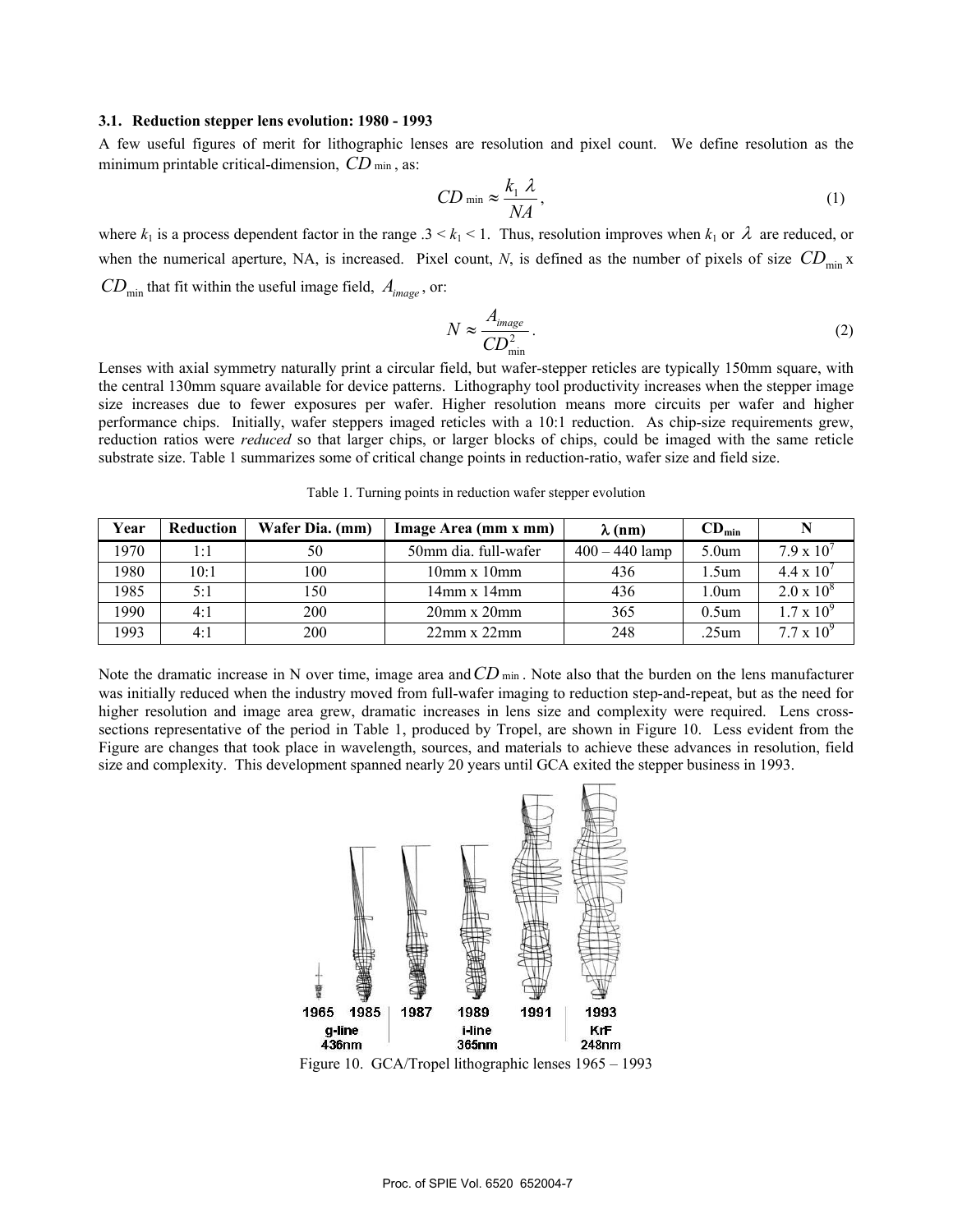# **3.2. High-NA step-and-scan reduction lithography: 1990 – 2004**

Demand for still-higher resolution and throughput drove lithography tool makers to further enlarge the image field by stepping *and* scanning the image. Scanning afforded the opportunity to increase image field *coverage* without increasing the *natural* field size of the lens. In 1990, Perkin Elmer introduced the first step-and-scan system, the Micrascan I<sup>10</sup>. This system had an annular image field, but a complex optical system with many folds, as shown in Figure 11. This system was very difficult to manufacture. Three years later, the system was replaced by the SVGL Micrascan II, shown in Figure 12. The MS-II design was a more manufacturable folded catadioptric design that enabled scanning a narrow, rectangular strip image which reduced the throughput loss from over-scanning an annular image field. Multiple generations of the Micrascan are summarized in Table 2 and reference 11.



| Year | Model  | Image Area (mm x mm)       | $\lambda$ (nm)     | NA   | $CD_{\min}$ (nm) |                      |
|------|--------|----------------------------|--------------------|------|------------------|----------------------|
| 1990 | MS-I   | 22mm x 32mm - Annular      | $250 \text{ lamp}$ | 0.35 | 350              | 5.6 x $10^9$         |
| 1993 | MS-II  | $26$ mm x 50mm - Strip     | $250$ lamp         | 0.50 | 250              | $2.1 \times 10^{10}$ |
| 1997 | MS-III | $26$ mm x 50mm - Strip     | 248 KrF            | 0.60 | 200              | $3.2 \times 10^{10}$ |
| 2001 | $MS-V$ | $26$ mm x 50mm - Strip     | $193$ ArF          | 0.75 | 130              | $7.7 \times 10^{10}$ |
| 2003 | MS-VII | $26mm \times 50mm$ - Strip | 157 F <sub>2</sub> | 0.75 | 100              | $1.3 \times 10^{11}$ |

Table 2. Evolution of PE/SVGL Micrascan step-and-scan systems (1990 – 2003)

Ultimately, the size and homogeneity requirements of the large beamsplitter cube limited the highest attainable NA. The MS-VII, while a significant technical achievement, never advanced beyond the prototype stage, due to the limited availability of high-purity  $CaF<sub>2</sub>$  and other issues associated with pellicles and resist.

It took little time for the other lithography manufacturers, ASML/Zeiss, Canon and Nikon, to realize that the same allrefractive lens technology used for wafer stepping was well suited for step-and-scan lithography. In fact, a refractive stepper lens, with its circular image field, can scan an image field nearly 30% larger in height than the inscribed square. This results because the scanning aperture can be nearly equal to the full diameter of the circular image field. This is a great advantage since larger image fields can be exposed by smaller lenses, or same-sized lenses of higher numerical aperture. The trade-off of reduced lens size and cost at the expense of increased stage cost and complexity has enabled significantly higher NA lenses to be implemented. This can be seen in Figure 13 and Table 3, where lenses from Nikon are shown in cross-section, spanning the period from 1982 to 2004<sup>12</sup>. Many things changed between lens generations, including wavelength, field-size and resolution. These changes had a dramatic effect on lens size, cost and complexity.

Consider, for example, the consequences of changing the wavelength from 365nm in the stepper lens of 1993, to 248nm in the scanner lens of 1999. Changing the illumination source from a lamp to an excimer laser required a change of optical materials, a change of photoresist materials, chemistry and processes, as well as the development of improved tools, metrology and processes for lens manufacturing. The relatively large 3nm bandwidth of the Hg i-line required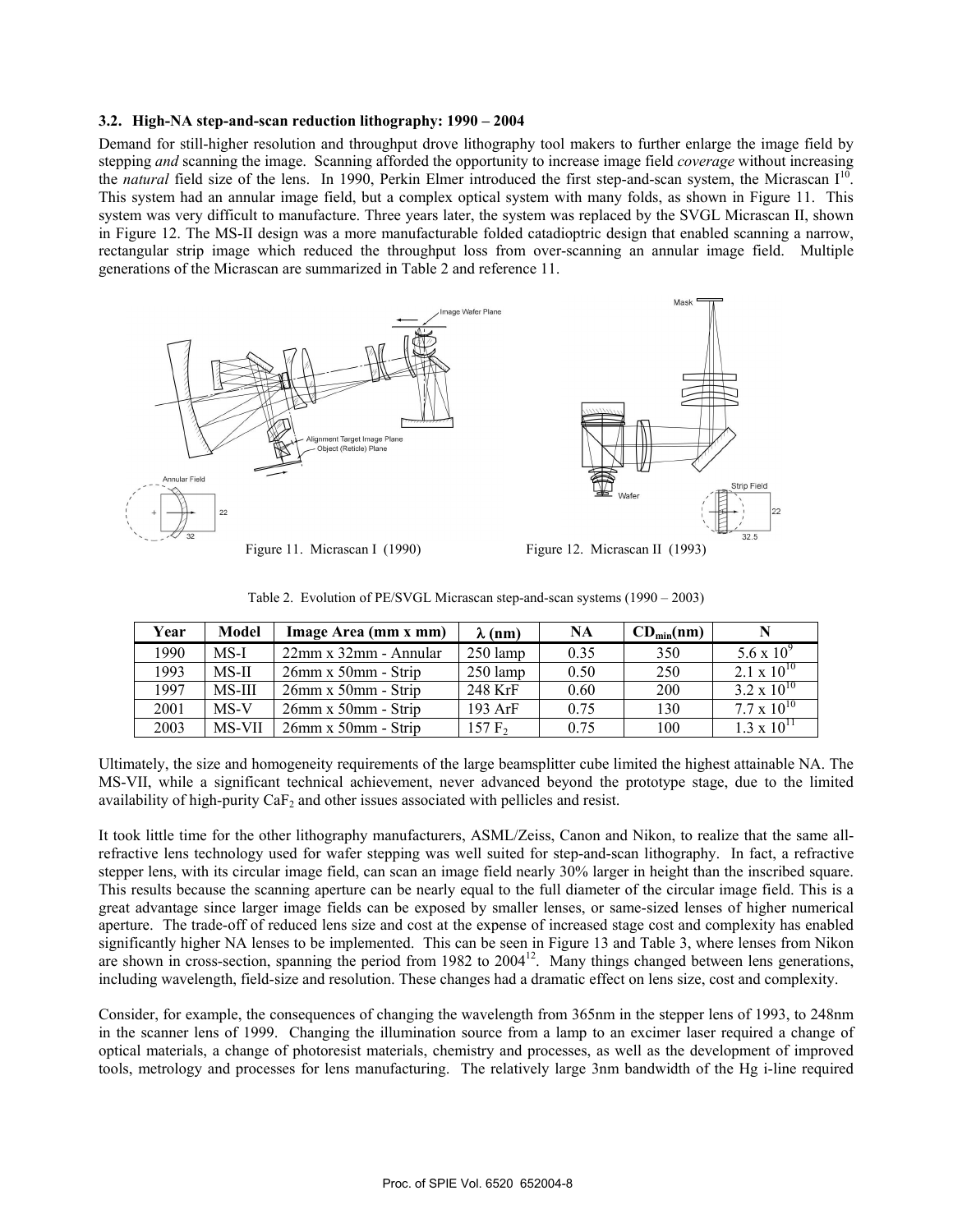multiple glasses to correct color aberrations over this large spectral bandwidth (as with earlier g-line lenses). Changing the source to a line-narrowed, 248nm KrF excimer laser, eliminated the need to color correct the lens<sup>13</sup>. As a result, the few-pm source bandwidth allowed all elements of the lens to be made from fused silica, an optimized material for the ultraviolet. The rapid development of excimer lasers for lithography is an impressive story unto its own<sup>14</sup>.

Compare next the 2004 and 1999 lenses from Figure 13 and Table 3. The 2004 lens was designed to work at the 193nm wavelength of the ArF excimer laser. This wavelength change once again required new photoresists, chemistry and processes. The huge NA increase from .68 to .85 was accomplished with a relatively small increase in physical size in order to avoid a larger increase in cost and complexity. This came about through the introduction of large departure aspheric surfaces into the design, which substantially changed the optical design form from the predecessor lenses<sup>12</sup>.



Figure 13. Nikon lithography lenses

| Year | Image Area (mm x mm)         | $\lambda$ (nm) | NA   | $CD_{min}(nm)$ |                      |
|------|------------------------------|----------------|------|----------------|----------------------|
| 1982 | 15mm x 15mm - Stepper        | $436$ lamp     | 0.30 | 1200           | $1.6 \times 10^8$    |
| 1989 | 15mm x 15mm - Stepper        | 435 lamp       | 0.54 | 660            | 5.2 x $10^8$         |
| 1993 | $22mm \times 22mm$ - Stepper | $365$ lamp     | 0.57 | 450            | $2.4 \times 10^{9}$  |
| 1999 | $26$ mm x $32$ mm - Scanner  | 248 KrF        | 0.68 | 200            | $2.1 \times 10^{10}$ |
| 2004 | $26mm \times 32mm$ - Scanner | $193$ ArF      | 0.85 | 82             | $1.2 \times 10^{11}$ |

# **3.3. Ultra-high NA and immersion imaging (2003 – Present)**

In early 2000, lithography faced an even greater challenge keeping up with Moore's Law. Both 157nm and 193nm wavelengths were being developed along with other optical and non-optical approaches with no obvious long-term choice. By 2003, 157nm was written off as an impractical next step in optical lithography after 193nm. Optical lithography demonstrated tremendous staying power and accumulated an enormous investment in its supporting infrastructure and technologies. Besides advancements in wavelength and numerical aperture, further resolution improvements have come about as a result of improved mask, wafer and process integration that allow lithography systems to operate at smaller values of  $k_1$ . Figure 14 illustrates the progress in exploiting optical lithography at lower  $k_1$  values over a period of nearly 15 years<sup>15</sup>. The cross-features with their overlayed aeria show the impact on the aerial image when the cross feature is printed, at that particular  $k_1$  value, without compensation or resolution extension techniques.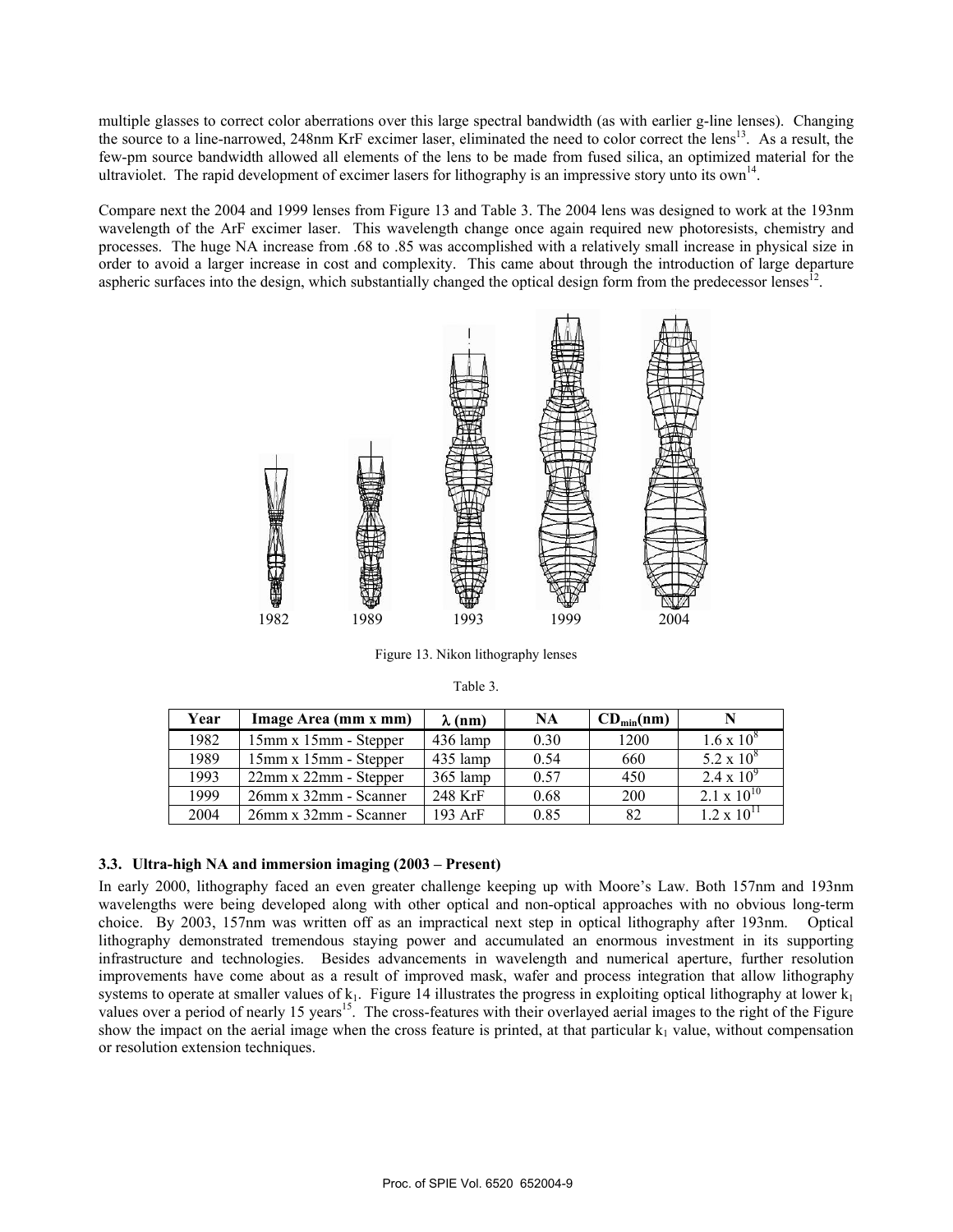

Figure 14. Historical trend of  $k_1$  and its effect on the resist image without compensation

Operating at lower  $k_1$  values requires superb uniformity of imaging, uniformity of illumination, and uniformity of image placement, to nanometer levels. While lens designers achieve near-zero aberration targets, at the design stage, realizing design performance requires nearly perfect materials and processes. Optical elements must be fabricated from material that is homogeneous in index to fraction ppm, birefringence free and low in absorption. High purity fused silica is an optimized UV optical material for this application and material improvements continue to evolve. Lens element polishing, coating and metrology processes must also approach perfection. Finally, lens element mounts and the assembly structure, must be precise, kinematic, and stable, with no discernable deformation to components or surfaces. In a production environment, it is particularly important that the lithographic lenses and tool platforms match one another, particularly in image placement and CD control, within the image field and across the wafer. Achieving such high performance and uniformity between tools requires aberration correction 5-10x better than the traditional definitions of the "diffraction limit", such as the Marechal Criterion<sup>12</sup>. Once the lens and illumination system are operational within in the exposure tool, there are many other fine "tweaks", some static, others dynamic, that must be made to various components to maintain performance and matching. Many parameters and characteristics are under dynamic control including focus, exposure, magnification, temperature, laser power, wavelength, and bandwidth, including some lens characteristics, to name a few. Other examples include dynamic infrared thermal aberration control<sup>12</sup>, control of polarization induced aberrations<sup>12</sup>, in-situ lens interferometry<sup>15</sup>, and fine motion control of multiple components in the optical system<sup>15</sup>. Wafer exposure by scanning a slit image, allows sophisticated tracking of non-flat mask and wafer surfaces, which permits greater image fidelity and process tolerance than possible with static imaging<sup>16</sup>. It is truly amazing that such precise imagery and image placement can result when reticle *and* wafer are moving at such high speeds and *different* speeds.

Decades earlier, it was unthinkable to change device processes for lithography reasons. Process changes were the turf of material scientists, device physicists and circuit designers. Today, device improvements are more difficult and convoluted, requiring not only greater resolution, but greater system thinking and design for manufacturability. Lithographic specific processes improvements such as antireflection from the top and bottom surfaces of the resist<sup>18</sup> proved improved device yields. Planarization techniques using CMP, shown in Figure 14(b), have become standard in device processing<sup>17</sup> and enable devices to work over the very narrow working depth of focus at high yield for optics with NA ≈1. This should enable 193nm water-immersion lithography at even higher NA of ≈1.3. In this arena, depth of focus is practically limited to  $\approx \lambda/2$  or 100nm for 193nm tools. Today's steppers would have very poor yield with the older, unplanarized processes<sup>17</sup> shown in Figure 14(a).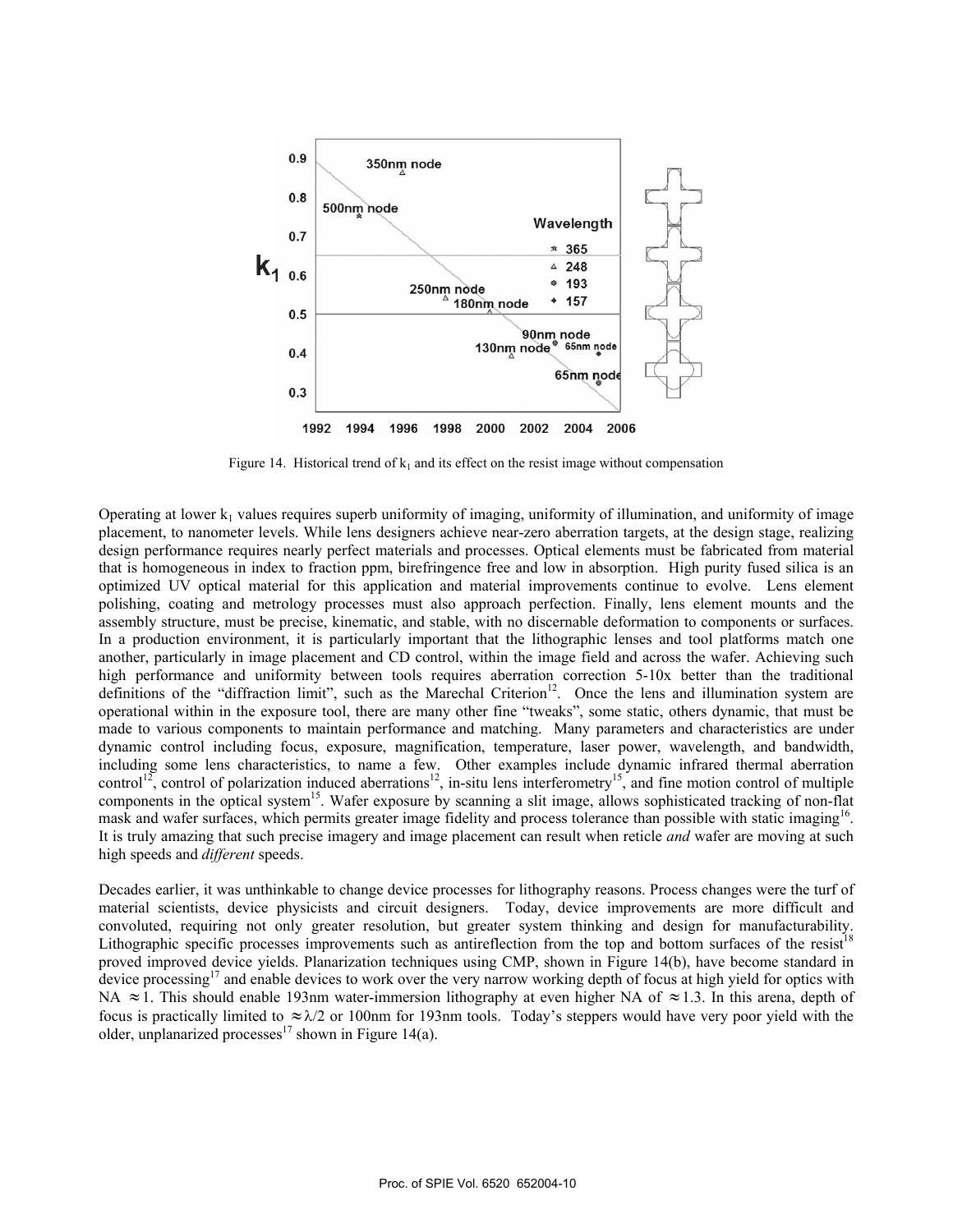

Figure 14. Unlike older processes (a), modern CMP processes planarize the wafer at nearly every lithography step (b)

Other improvements that enable low- $k_1$  lithography include modified illumination techniques<sup>19</sup>, resolution enhancement techniques (RET) and optical proximity correction (OPC). These techniques are able to simulate realistic mask structures and provide guidance as to how mask structures can be modified to produce images closer to the desired image shapes<sup>19</sup>. As resolution extension techniques become more extreme, mask and wafer patterns become physically less and less alike.

# **3.4 Immersion Lithography**

Water-immersion lithography at 193nm, in principal, allows the NA to rise to nearly 1.4, but the lens design problem is very challenging. Simple morphing of a lower index dioptric design to higher NA has been shown to be economically and technically impractical<sup>20</sup>. Catadioptric design forms, however, were found to be essential in order to contain size and cost while keeping the image field flat<sup>20, 21</sup>. Catadioptric lenses are particularly difficult to design because the multiple mirror surfaces tend to obscure one another. The best lens designs smoothly distribute ray bending among the many optical surfaces in a lens system. Strong refractions introduce large aberrations that must be compensated elsewhere in the lens, so it is best to avoid them when possible. Analogously for reflecting surfaces, reflections close to normal incidence create the least problems, but then they are more likely to obscure one another unless they are widely separated – hence the difficulties.



Figure 15. Comparison of immersion lens design forms for NA=1.2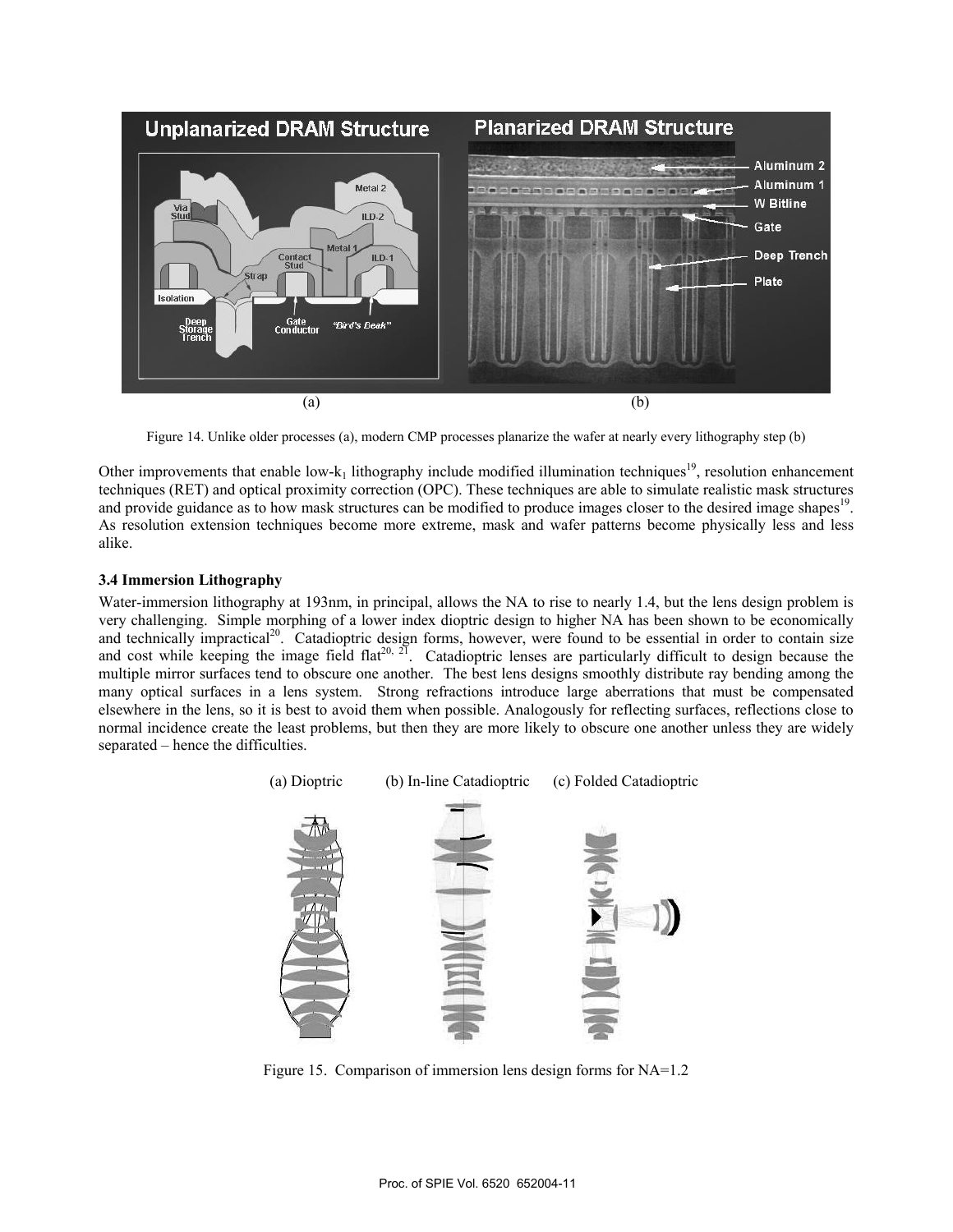The problem and two representative solutions are illustrated in the Figure 15 above<sup>20</sup>. Figure 15(a) shows a dioptric solution for an immersion lens at  $NA = 1.2$ . In comparison to lower NA counterparts, (cf. Fig. 10 and 13) elements of this hyper-NA lens become unavoidably large, thick, and strongly refracting in the journey from a lower to an  $NA = 1.2$ , while keeping the image field flat. If well placed mirrors of appropriate power are able to do some of the work, more "relaxed" designs can results. The in-line design of Zeiss<sup>20</sup> shown in Figure 15(b) is an elegant solution in that there are few strong refractions or reflections and the construction remains a centered, on-axis optical system. The folded design of Figure 15(c) is similarly relaxed, except for the fold mirrors which break axial symmetry of the main optical path. Both lens design forms shown in Figures 15(b) and 15(c) appear to be able to be migrated to higher NA's.

Innovation in UV lithography has been very rapid, particularly at the 193nm wavelength. Figure 16 and Table 4 show the evolution of 193nm scanner lenses in size, resolution and NA developed by ASML/ Zeiss<sup>22</sup>. These lenses cover a common field size of 26mm x 32mm and span both air (dry) and immersion (wet) imaging.



Figure 16. 193nm lens evolution at Carl Zeiss

| Model            | 900              | 1100                      | 1200                      | 1400               | 1700                      | <b>1900</b>                  |
|------------------|------------------|---------------------------|---------------------------|--------------------|---------------------------|------------------------------|
| Node, $CD_{min}$ | 130              | 100                       | 80                        | ხა                 | υc                        | 45                           |
| NA               | .63              | 74<br>. . J               | .85                       | .93                | 1.20                      | 1.35                         |
| $k_1$ Factor     | .42              | .39                       | $\mathcal{L}$<br>د د.     | <u>، ل</u>         | 1 ر.,                     | ٠. ت                         |
|                  | $10^{10}$<br>49x | $10^{10}$<br>$\mathbf{v}$ | $10^{11}$<br>$\mathbf{v}$ | $10^{11}$<br>2.0 x | $10^{11}$<br>$\mathbf{v}$ | $10^{\circ}$<br>$\mathbf{v}$ |

Table 4. Parameters of Zeiss Lens

# **4. Conclusions and Outlook**

The great economic value and industry pressure to continue incremental improvements in optical lithography has always been underestimated. But industry competition, cooperation and customer-pull for improvements have a way of making difficult things work. Where optical lithography will be in 10 years is not clear, other than that it will still be the primary lithographic technology for production. Barriers to continued optical lithography improvement already visible, surmounting those barriers may become practical for reasons we cannot yet see. The following issues will likely keep optics as the dominant lithographic technology for the foreseeable future.

Double Patterning Technology is rapidly emerging as the most viable next optical patterning method and has demonstrated imaging at a  $k_1$  value of  $0.14^{24}$ . This technology requires process optimization with conventional tools, is clumsy and requires more exposures per wafer level which lowers productivity and raises costs. The semiconductor industry tends to adopt new approaches when they are needed and there are no other viable alternatives.

If higher-index optical materials and resists are developed for immersion lenses, numerical apertures could be pushed beyond NA = 1.5 and lens sizes could be reduced. Such new material is only needed for the optical element closest to the wafer $23$